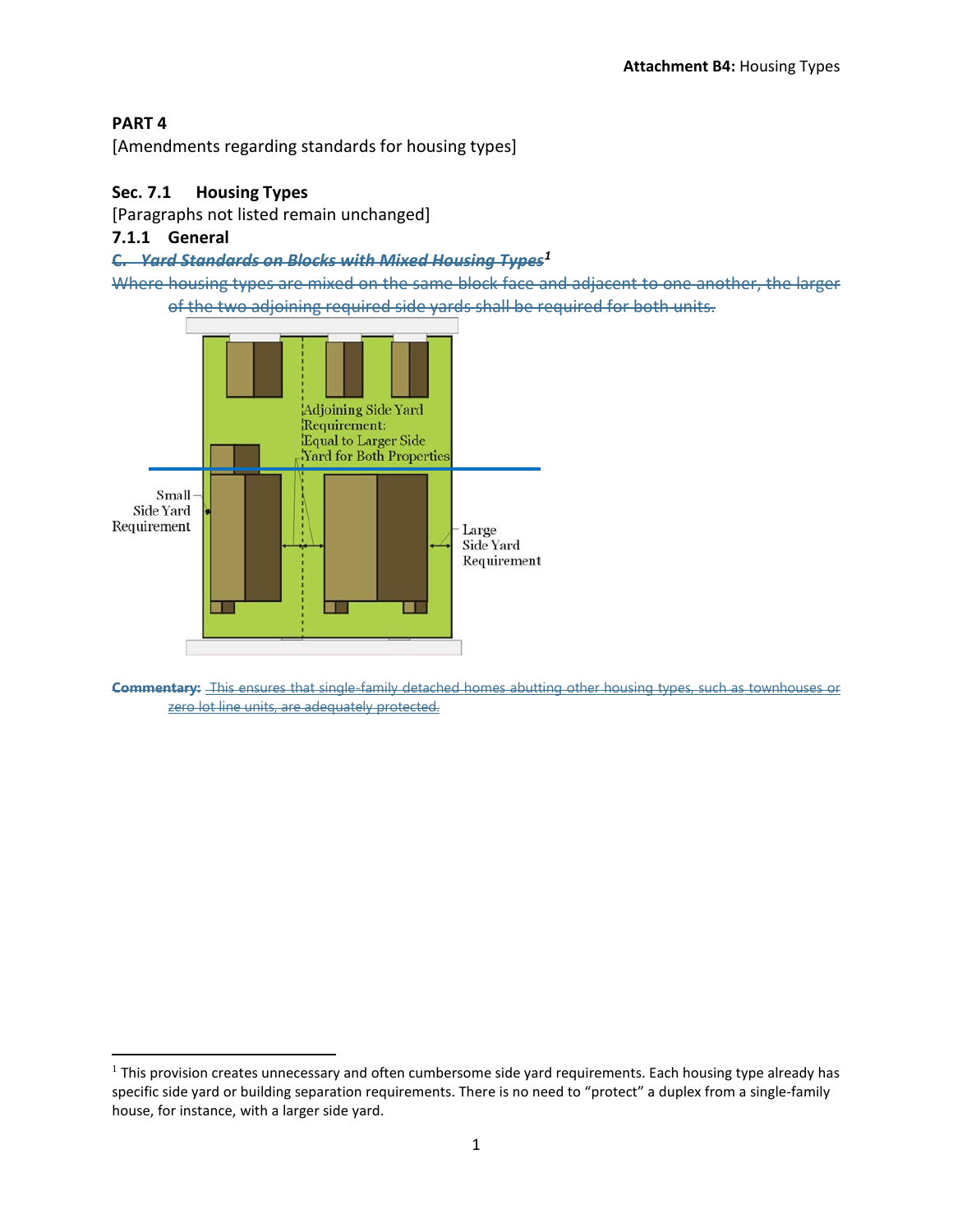# **7.1.2 Single-Family Detached House**

# **B. Development Standards**

A single-family detached house shall be permitted in accordance with the table below. A single-family detached house shall also be permitted in the RR District in accordance with the standards of paragraph 6.2.1A, Dimensional Standards.

| <b>Single-Family</b><br><b>Detached</b><br><b>Standards</b>                    | <b>RS-20</b> | <b>RS-10</b> | $RS-8$           | <b>RS-M</b>      | <b>RU-5,</b><br>$RU-5(2)$ | <b>RU-M</b>     | <b>RC</b>       |
|--------------------------------------------------------------------------------|--------------|--------------|------------------|------------------|---------------------------|-----------------|-----------------|
| <b>Conventional Subdivision</b>                                                |              |              |                  |                  |                           |                 |                 |
| Lot Dimensions (min. square feet)                                              |              |              |                  |                  |                           |                 |                 |
| Lot Area (w/o<br>averaging.)                                                   | 20,000       | 10,000       | 8,000            | 5,000            | 5,000                     | 3,500           | 5,000           |
| Lot Area (with<br>average(1)                                                   | 17,000       | 8,500        | 6,800            | 4,250            | 4,250                     | 2,975           | 4,250           |
| Lot Width<br>(feet)                                                            | 100          | 75           | 60               | 35               | 45                        | 35              | 35              |
| Yards (min. feet) <sup>2</sup>                                                 |              |              |                  |                  |                           |                 |                 |
| <b>Street Yard</b><br>(adjoining<br>collector or<br>greater<br>street)         | 35           | 25           | 25               | 25               | 20                        | 15 <sup>3</sup> | 10 <sup>3</sup> |
| <b>Street Yard</b><br>(adjoining<br>local street)                              | 35           | 25           | 25               | 20               | 20                        | 15 <sup>3</sup> | $10^3$          |
| <b>Street Yard</b><br>(with rear<br>vehicular or<br>alley access) <sup>2</sup> | 5            | 5            | $\overline{5}$   | $\overline{5}$   | 5                         | 5               | 5               |
| Side Yard<br>(single)                                                          | 12           | 10           | $\boldsymbol{9}$ | $\boldsymbol{6}$ | $\boldsymbol{6}$          | 6               | 6               |
| Side Yard<br>(total) (no<br>side yard total<br>in Urban tier) <sup>3</sup>     | 30           | 24           | 22               | 15               | $45 -$                    | $15 -$          | $15 -$          |
| Rear Yard                                                                      | 25           | 25           | 25               | 25               | 25                        | 25              | 25              |
| <b>Cluster Subdivision</b>                                                     |              |              |                  |                  |                           |                 |                 |
| Lot Dimensions (min.)                                                          |              |              |                  |                  |                           |                 |                 |
| Lot Area<br>(square feet)                                                      | 10,000       | 5,000        | 4,000            |                  | 3,500                     |                 |                 |
| Lot Width<br>(feet)                                                            | 75           | 40           | 40               |                  | 40                        |                 |                 |

<span id="page-1-0"></span><sup>&</sup>lt;sup>2</sup> These standards are maintained, but relocated under the Traditional House type.

<span id="page-1-1"></span><sup>&</sup>lt;sup>3</sup> Deleting combined side yard requirements, particularly within the Urban tier and RU districts in general, reduces instances that create nonconforming structures.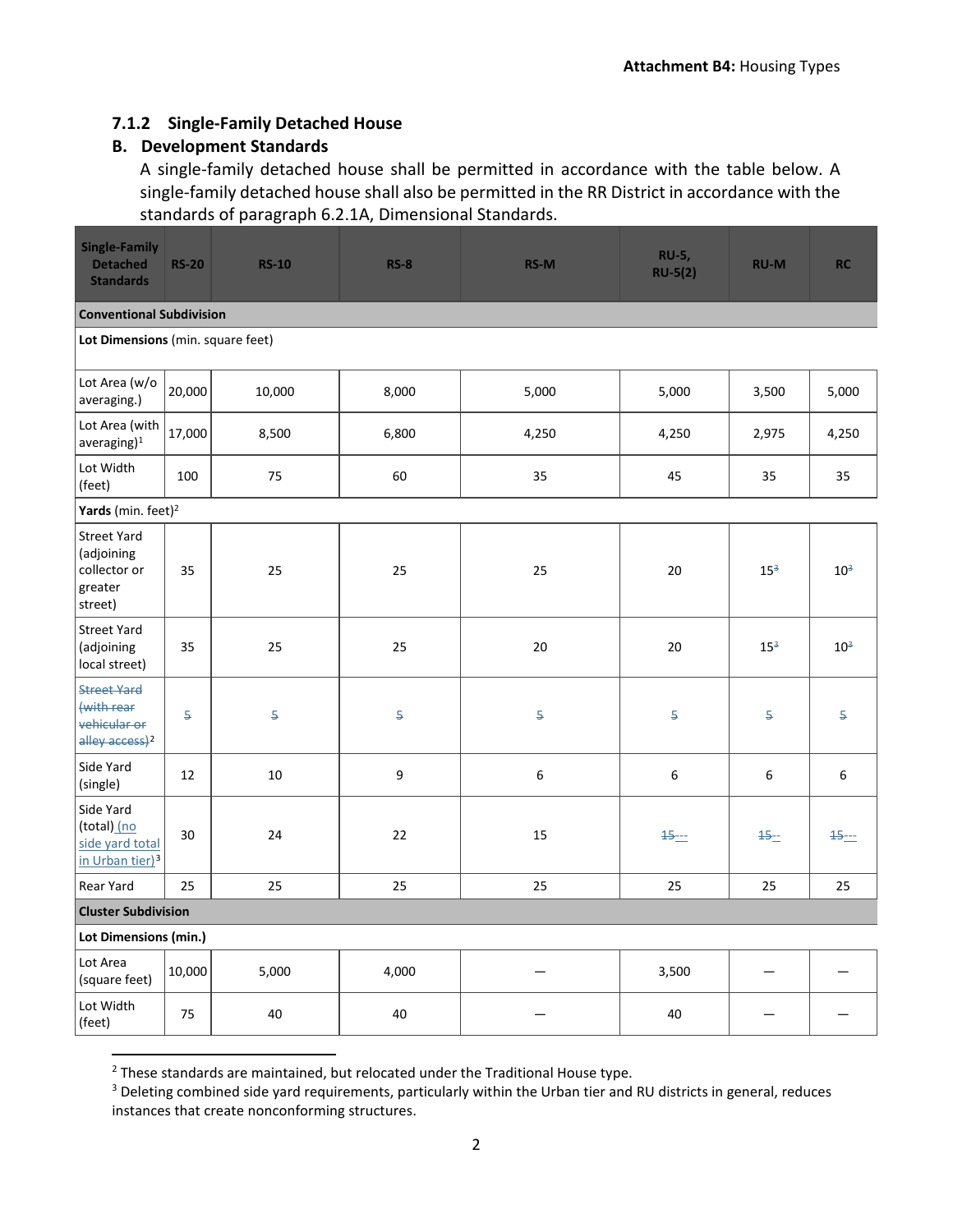| <b>Single-Family</b><br><b>Detached</b><br><b>Standards</b>       | <b>RS-20</b>   | <b>RS-10</b>   | <b>RS-8</b> | <b>RS-M</b> | <b>RU-5,</b><br>$RU-5(2)$ | <b>RU-M</b> | <b>RC</b> |
|-------------------------------------------------------------------|----------------|----------------|-------------|-------------|---------------------------|-------------|-----------|
| Yards (min. feet)                                                 |                |                |             |             |                           |             |           |
| <b>Street Yard</b>                                                | 25             | 20             | 20          |             | 15 <sup>3</sup>           |             |           |
| <b>Street Yard</b><br>(with rear<br>vehicular or<br>alley access) | $\overline{5}$ | $\overline{5}$ | 5           |             | 5                         |             |           |
| Side Yard<br>(single)                                             | 9              | 6              | 6           |             | 5                         |             |           |
| Side Yard<br>(total) (no<br>side yard total<br>in Urban tier)     | 22             | 13             | 13          |             | $\frac{12}{12}$           |             |           |
| <b>Rear Yard</b>                                                  | 25             | 25             | 25          |             | 25                        |             |           |

**1** Lot area with averaging may only be used if the requirements of paragrap[h 6.3.3C,](https://durham.municipal.codes/UDO/6.3.3C) Lot Averaging, paragraph [6.4.3C,](https://durham.municipal.codes/UDO/6.4.3C) Lot Averaging, paragrap[h 6.5.3B,](https://durham.municipal.codes/UDO/6.5.3B) Lot Averaging, as appropriate are met.

**2** Yard modifications may be required pursuant to a neighborhood protection overlay, or through application of infill regulations (Sec[. 6.8,](https://durham.municipal.codes/UDO/6.8) Infill Development in Residential Districts).

**3** Shall be 20 feet with front-loaded vehicular access or driveways.

# **C. Small Lot Optio[n4](#page-2-0)**

Additional standards, or Modifications to the standards, below, may be required pursuant to a neighborhood protection overlay, local historic district, or through application of infill regulations (Sec. 6.8, Infill Development in Residential Districts).

# **1. Applicability**

l

The small lot option can be applied in the following zoning districts:

**a.** In any tier: RC, RS-M, RU-M, RU-5, and RU-5(2) zoning districts

**b.** In the Urban Tier: RS-8 and RS-10 zoning districts.

# **2. Dimensional Standards**

| <b>Lot Dimensions</b>              |                   |
|------------------------------------|-------------------|
| Minimum Lot Area                   | 2,000 square feet |
| Minimum Lot Width                  | 25 feet           |
| <b>Yards</b>                       |                   |
| Minimum Street yard                | 10 feet           |
| Minimum Individual<br>Side<br>yard | 5 feet            |
| Minimum Rear yard                  | 15 feet           |
| <b>Maximum Height</b>              | 25 feet           |

<span id="page-2-0"></span><sup>4</sup> This is a re-structuring of the November proposals that would allow for smaller single-family and duplex lots. The November draft proposed a separate "small house/lot" housing type. Ultimately, in this draft, the current standards would remain, but if the small lot option is used, additional standards and trade-offs would apply.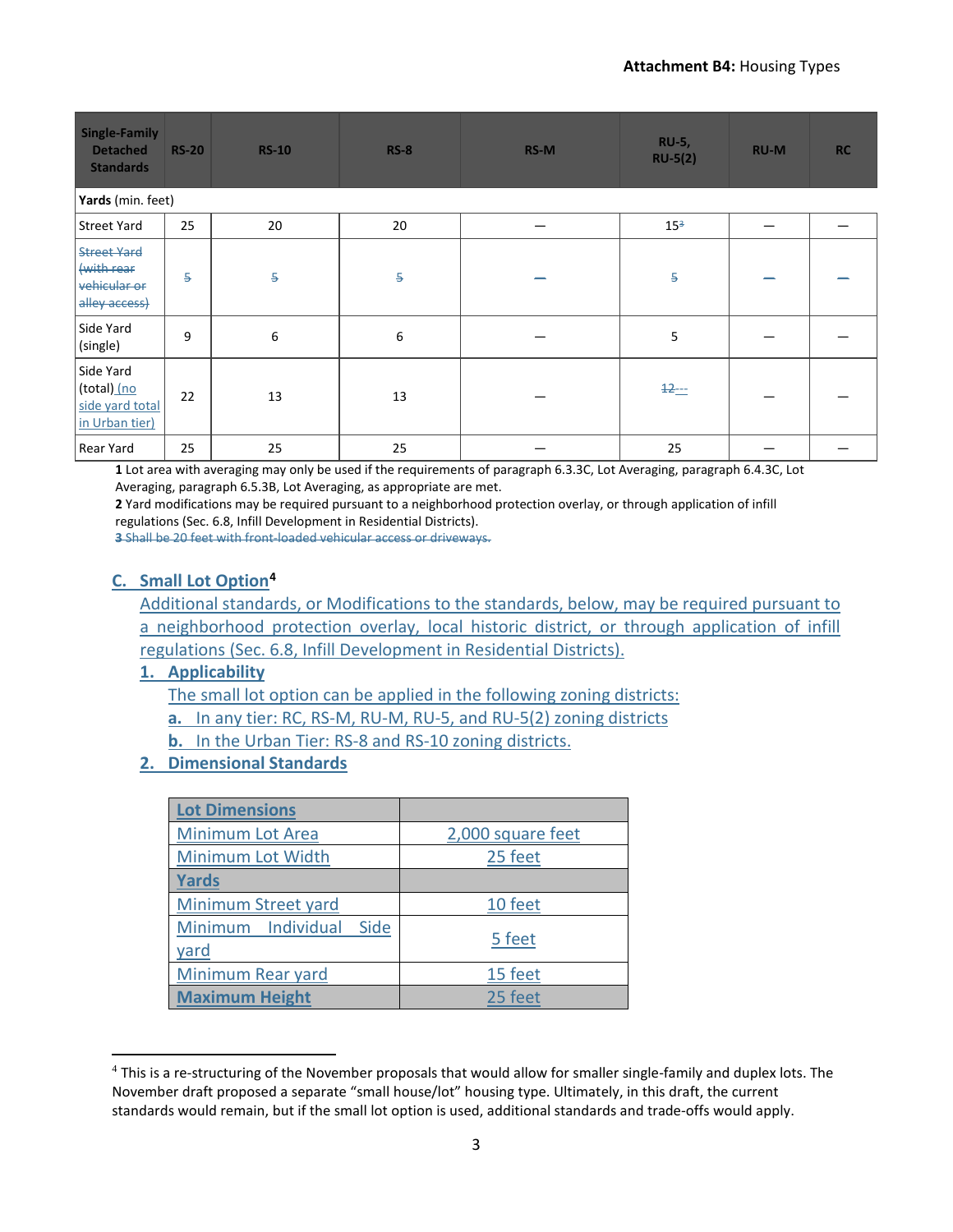# **3. Maximum Size of Primary Structure**

The maximum size of the primary structure, which includes conditioned and unconditioned space, shall be 1,200 square feet, with a maximum building footprint of 800 square feet.

# **4. Additional Requirements**

# **(a) Driveway Design**

- (1) Driveways shall be shared with a recorded shared access agreement for any pair of lots.
- (2) Driveways shall be designed as a "ribbon" (a.k.a. "strip") driveway as follows:
	- i. Each strip shall be two to three feet wide with a three-foot separation.
	- ii. The strips can terminate at the sidewalk or driveway apron, and to a parking pad at side or rear of the structure, to accommodate side-by-side parking or a garage entry.



*KendigKeast Collaborative- Durango, CO*

# **(b) Trees**

In addition to the required street tree, and in lieu of infill landscaping requirements in Sec. 6.8, if applicable, at least one canopy and one understory tree shall be planted or preserved on the lot.

- (1) For tree preservation, the root protection zone shall be maintained per paragraph 8.3.2, Protection of Existing Vegetation. Protection of invasive or other species precluded for planting pursuant to the *Durham Landscape Manual* shall not qualify.
- (2) For tree planting, the *Durham Landscape Manual* shall be used to determine appropriate species and planting area.

# **(c) Downspouts**

In the Urban Tier, downspouts shall direct stormwater run-off over pervious area and not piped to right-of-way.

# **(d) Alley Access**[5](#page-3-0)

Where a lot abuts an improved and maintained alley, all vehicular access shall be taken from the alley.

# **5. Designation on Plat**

Utilization of the Small Lot Option shall be recorded on a plat at the time of approval, specifying the housing type and associated limitations.

<span id="page-3-0"></span>l  $<sup>5</sup>$  This is consistent with infill and flag lot requirements, and requirements of certain housing types.</sup>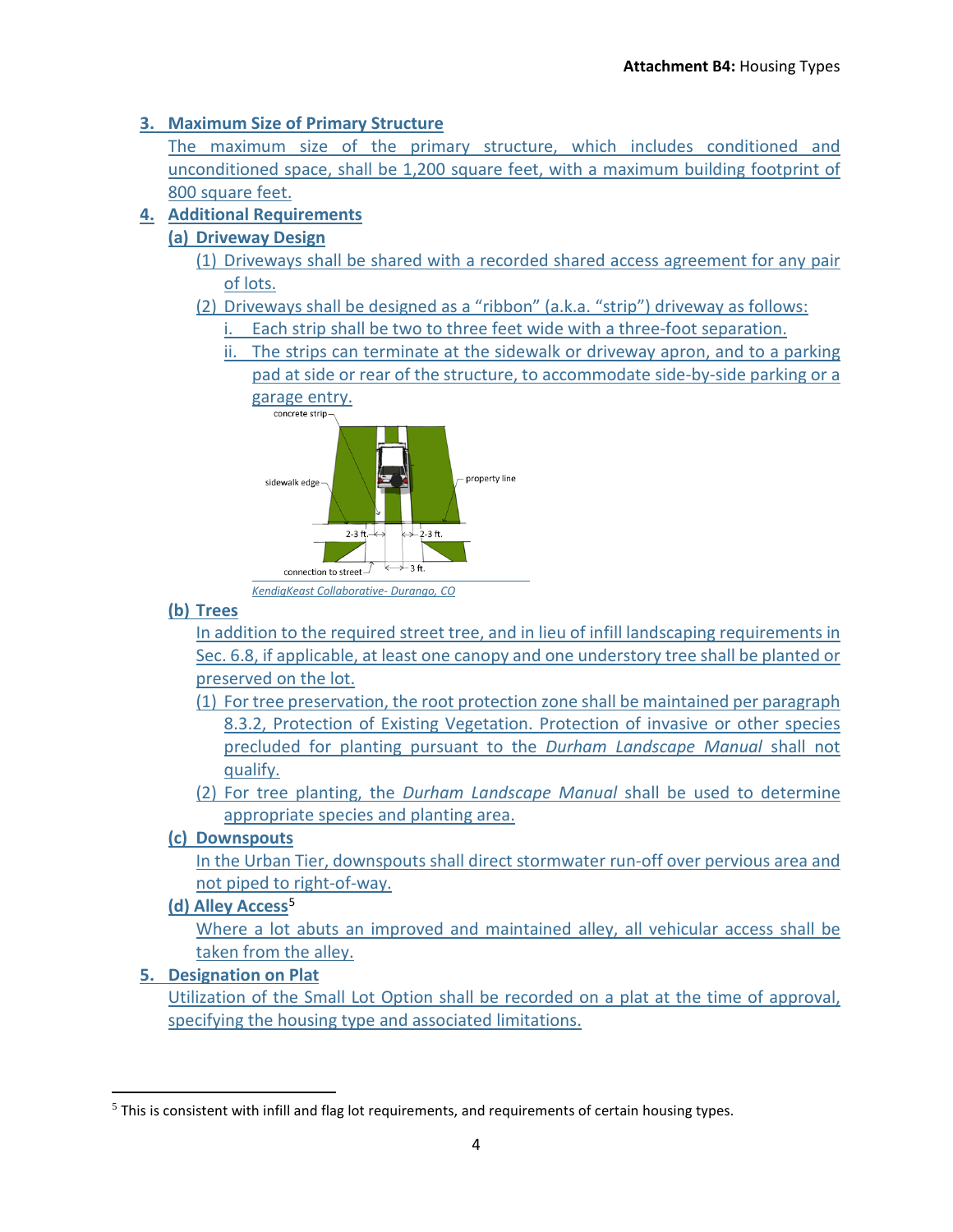**6. Existing Single-family Detached and Duplex Residential Structures on Small Lots**

An existing single-family detached or duplex structure on a lot of record prior to the effective date of these standards can be improved pursuant to the applicable general standards for the single-family detached or duplex housing type. Such improvements may still be considered improvements or additions to a nonconforming structure pursuant to Sec. 14.4, Nonconforming Improvements and Structures.

# **7.1.3 Zero Lot Line House**

# **B. Development Standards**

A zero lot line house shall be permitted in accordance with the table below. A zero lot line house shall also be permitted in the RR District in a conservation subdivision in accordance with the standards of paragraph 6.2.1A, Dimensional Standards.

| <b>Zero Lot Line House Standards</b>                                  | <b>RS-10</b> | $RS-8$      | <b>RS-M</b>     | <b>RU-5,</b><br><b>RU-5(2)</b> | <b>RU-M</b>     | <b>RC</b>       |  |  |
|-----------------------------------------------------------------------|--------------|-------------|-----------------|--------------------------------|-----------------|-----------------|--|--|
| <b>Conventional Subdivision</b>                                       |              |             |                 |                                |                 |                 |  |  |
| Lot Dimensions (min. square feet)                                     |              |             |                 |                                |                 |                 |  |  |
| Lot Area (w/o averaging)                                              | 10,000       | 8,000       | 5,000           | 5,000                          | 3,500           | 5,000           |  |  |
| Lot Area (with averaging) $1$                                         | 8,500        | 6,800       | 4,250           | 4,250                          | 2,975           | 4,250           |  |  |
| Lot Width (feet)                                                      | 75           | 60          | 35              | 45                             | 35              | 35              |  |  |
| Yards (min. feet) <sup>2</sup>                                        |              |             |                 |                                |                 |                 |  |  |
| Street Yard (adjoining collector or<br>greater street)                | 25           | 25          | 25              | 20                             | 15 <sup>3</sup> | 10 <sup>3</sup> |  |  |
| Street Yard (adjoining local street)                                  | 25           | 25          | 20              | 20                             | 15 <sup>3</sup> | $10^{3}$        |  |  |
| Street Yard (with rear vehicular or<br>alley access)                  | 5            | 5           | 5               | 5                              | 5               | 5               |  |  |
| Side Yard (single)                                                    | $\mathbf 0$  | $\mathbf 0$ | $\mathbf 0$     | $\mathbf{0}$                   | 0               | $\mathbf{0}$    |  |  |
| Side Yard (total)                                                     | 20           | 18          | 12              | 12                             | 12              | 12              |  |  |
| Rear Yard                                                             | 25           | 25          | 25              | 25                             | 25              | 25              |  |  |
| <b>Cluster Subdivision</b>                                            |              |             |                 |                                |                 |                 |  |  |
| Lot Dimensions (min.)<br>Note: "*" denotes (Suburban Tier/Urban Tier) |              |             |                 |                                |                 |                 |  |  |
| Lot Area (square feet)                                                | 5,000        | 4,000       | $\qquad \qquad$ | 3,500                          | —               |                 |  |  |
| Lot Width (feet)                                                      | 40           | 40          |                 | 40                             |                 |                 |  |  |
| Yards (min. feet)                                                     |              |             |                 |                                |                 |                 |  |  |
| <b>Street Yard</b>                                                    | 20           | 20          |                 | 15 <sup>3</sup>                |                 |                 |  |  |
| Street Yard (with rear vehicular or<br>alley access)                  | 5            | 5           |                 | 5                              |                 |                 |  |  |
| Side Yard (single)                                                    | $\mathbf 0$  | $\mathbf 0$ |                 | $\mathbf 0$                    |                 |                 |  |  |
| Side Yard (single)                                                    | 12           | 12          |                 | 10                             |                 |                 |  |  |
| Rear Yard                                                             | 25           | 25          | $---$           | 25                             | ---             | ---             |  |  |

**1** Lot area with averaging may only be used if the requirements of paragrap[h 6.3.3C,](https://durham.municipal.codes/UDO/6.3.3C) Lot Averaging, paragraph [6.4.3C,](https://durham.municipal.codes/UDO/6.4.3C) Lot Averaging, paragrap[h 6.5.3B,](https://durham.municipal.codes/UDO/6.5.3B) Lot Averaging, as appropriate are met.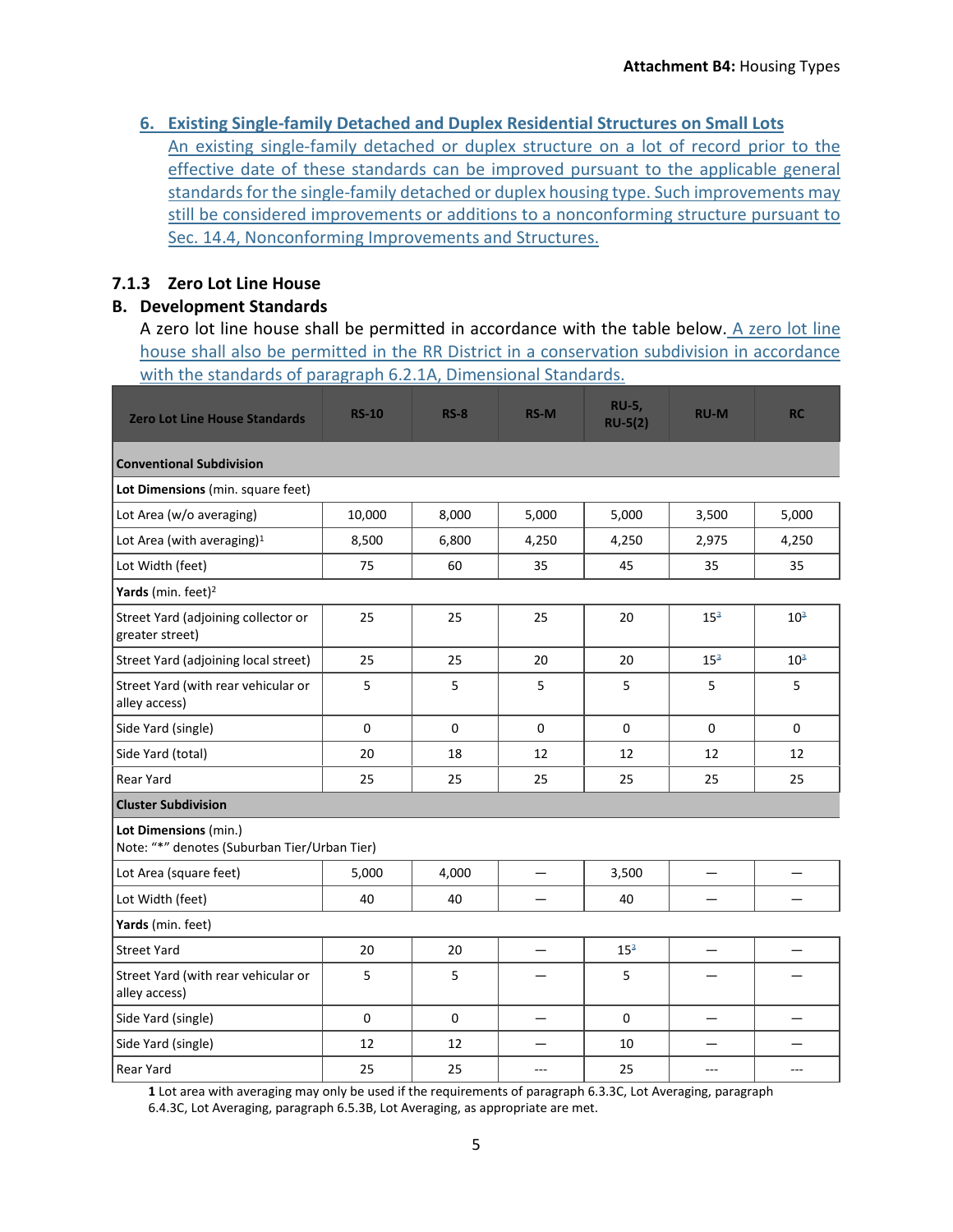**2** Yard modifications may be required pursuant to a neighborhood protection overlay, or through application of infill regulations (Sec[. 6.8,](https://durham.municipal.codes/UDO/6.8) Infill Development in Residential Districts).

**3** Shall be 20 feet with front-loaded vehicular access or driveways.

# **C. Access**

Where a developed an improved and maintained alley is provided, all vehicular access shall be taken from the alley.

# **D. Designation on Plat**

The subdivision shall be designated as a zero lot line subdivision on the plat at the time of approval.

### **E. Easement**

Easement agreements shall be recorded to allow maintenance and access for that side of the dwelling adjacent to the property line.

### **F. Privacy**

- 1. On the property line that the structure is built to, a privacy fence or wall at least six feet high is required between lots, to the rear of the structure.
- 2. If the side wall of the house is located on or within three feet of the property line, windows or other openings that allow for visibility into the side yard of the adjacent lot shall not be allowed. Windows that do not allow visibility into the side yard of the adjacent lot, such as a clerestory window or a translucent window, shall be allowed.

# **G. Small Lot Optio[n6](#page-5-0)**

Paragraph 7.1.2C, Small Lot Option, can apply. The following shall also apply:

- **1.** If a lot in a new zero lot line subdivision is adjacent to the side of an existing, developed residential lot that is not zero lot line, then:
	- a. The new lot shall not be zero lot line; or
	- b. The required side yard shall be adjacent to the existing lot.
- **2.** The minimum side yard shall be nine feet.

# **7.1.4 Traditional House[7](#page-5-1)**

# **A. Description**

A traditional house is a single-family detached house that is set closer to the street than a conventional single family detached house and shall only have vehicular access from the rear. It has yards on each side of the building.

# **B. Development Standards**

A traditional house shall be permitted in accordance with the table below. A traditional house shall also be permitted in the RR District in a conservation subdivision in accordance with the standards of paragraph 6.2.1A, Dimensional Standards.

<span id="page-5-0"></span> $6$  The additional requirements for zero lot line are added to take into consideration the placement of a zero lot line house next to an existing residence.

<span id="page-5-1"></span> $7$  The addition of the RS districts is a relocation of existing standards from the Single-family Detached housing type.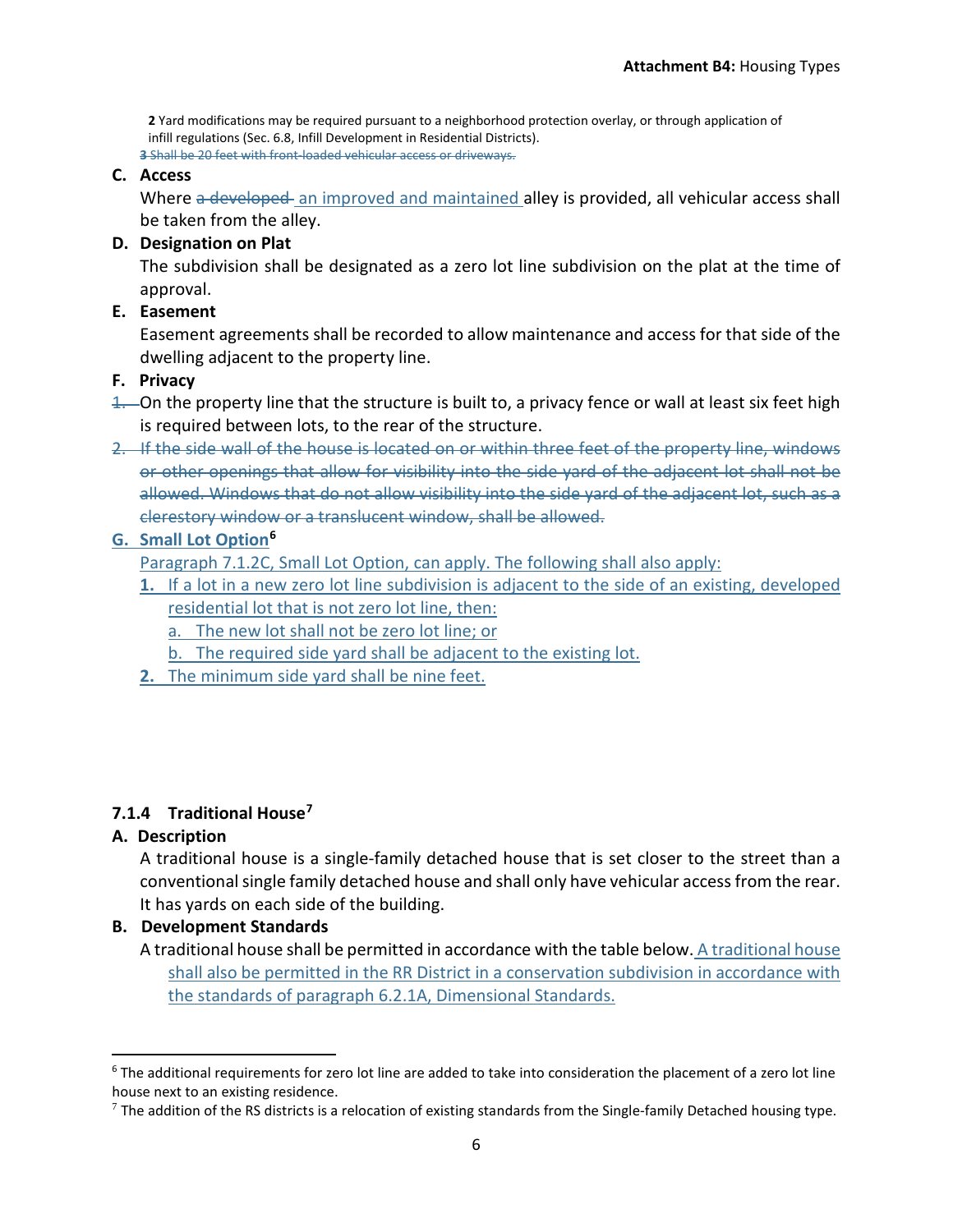| <b>Traditional House Standards</b>                      | <b>RS-20</b>   | <b>RS-10</b>   | <b>RS-8</b>      | <b>RS-M</b>      | <b>RU-5,</b><br>$RU-5(2)$ | <b>RU-M</b> | <b>RC</b> |  |
|---------------------------------------------------------|----------------|----------------|------------------|------------------|---------------------------|-------------|-----------|--|
| <b>Conventional Subdivision</b>                         |                |                |                  |                  |                           |             |           |  |
| Lot Dimensions (min. square feet)                       |                |                |                  |                  |                           |             |           |  |
| Lot Area (w/o averaging)                                | 20,000         | 10,000         | 8,000            | 5,000            | 5,000                     | 3,500       | 5,000     |  |
| Lot Area (with averaging) $1$                           | 17,000         | 8,500          | 6,800            | 4,250            | 4,250                     | 2,975       | 4,250     |  |
| Lot Width (feet)                                        | 100            | 75             | 60               | 35               | 45                        | 35          | 35        |  |
| Yards (min. feet) <sup>2</sup>                          |                |                |                  |                  |                           |             |           |  |
| <b>Street Yard</b>                                      | $\overline{5}$ | $\overline{5}$ | $\overline{5}$   | $\overline{5}$   | 5                         | 5           | 5         |  |
| Side Yard (single)                                      | 12             | 10             | 9                | $6 \overline{6}$ | 6                         | 6           | 6         |  |
| Side Yard (total) (no side yard total in Urban<br>tier) | 30             | 24             | 22               | <u>15</u>        | $15 -$                    | $15 - -$    | $45 -$    |  |
| <b>Rear Yard</b>                                        | 25             | 25             | 25               | 25               | 25                        | 25          | 25        |  |
| <b>Cluster Subdivision</b>                              |                |                |                  |                  |                           |             |           |  |
| Lot Dimensions (min.)                                   |                |                |                  |                  |                           |             |           |  |
| Lot Area (square feet)                                  | 10,000         | 5,000          | 4,000            | È,               | 3,500                     |             |           |  |
| Lot Width (feet)                                        | 75             | 40             | 40               | Ė,               | 35                        |             |           |  |
| Yards (min. feet)                                       |                |                |                  |                  |                           |             |           |  |
| <b>Street Yard</b>                                      | $\overline{5}$ | $\overline{5}$ | $\overline{5}$   | Ė,               | 5                         |             |           |  |
| Side Yard (single)                                      | 9              | <u>6</u>       | $6 \overline{6}$ | ż                | 5                         |             |           |  |
| Side Yard (total) (no side yard total in Urban<br>tier) | 22             | <u>13</u>      | 1312             | ż                | $12 -$                    |             |           |  |
| <b>Rear Yard</b>                                        | 25             | 25             | 25               | Ξ                | 25                        |             |           |  |

#### **C. Access**

Where a developed an improved and maintained alley is provided, all vehicular access shall be taken from the alley.

### **D. Small Lot Option**

Paragraph 7.1.2C, Small Lot Option, can apply.

#### **7.1.5 Patio Hous[e8](#page-6-0)**

#### **A. Description**

l

The patio house is a single-family detached house similar to a zero lot line house that is placed on a small lot.

#### **B. Development Standards**

A patio house shall be permitted in accordance with the table below.

| Datin House Standards               | Suhurhan<br><b>CARD AND RECASSING</b> | <b>Ilchan and Compact</b><br><b>A THE PARTIE IS NOT A THE TAXABLE PARTIES.</b><br><b>Naighborhood</b><br><b>THE APPLICATION CAPABLE AT A TABLE</b> |  |  |  |  |
|-------------------------------------|---------------------------------------|----------------------------------------------------------------------------------------------------------------------------------------------------|--|--|--|--|
| <b>Site Area</b> (min. square feet) |                                       |                                                                                                                                                    |  |  |  |  |

<span id="page-6-0"></span><sup>&</sup>lt;sup>8</sup> This housing type is readapted as the Small Lot Density Bonus option without the requirement of a patio.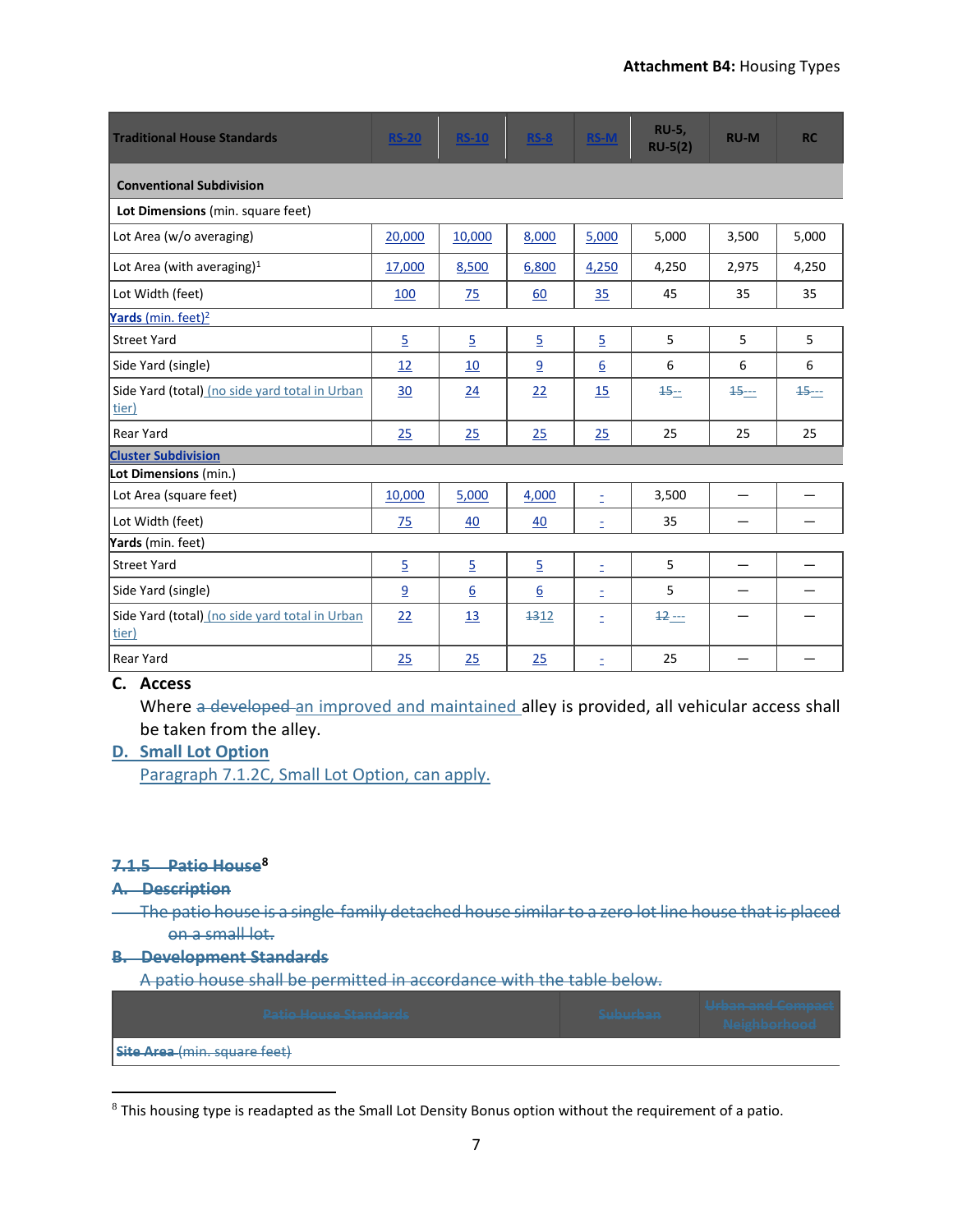| <b>Patio House Standards</b>                               | <b>Suburban</b> | <b>Urban and Compact</b><br><b>Neighborhood</b> |
|------------------------------------------------------------|-----------------|-------------------------------------------------|
| Per Group                                                  | 25,000          | 25,000                                          |
| <b>Per Dwelling Unit</b>                                   | 3,000           | 3,000                                           |
| <b>Lot Dimensions (min.)</b>                               |                 |                                                 |
| Lot Area (feet)                                            |                 | 2,000                                           |
| Lot Width (feet)                                           | 35              | 35                                              |
| Yards (min. feet)                                          |                 |                                                 |
| <b>Street Yard</b>                                         | $25^{4,2}$      | $+2^{4}$                                        |
| <b>Street Yard with Front Vehicular Access (from ROW)</b>  | $25^{4,3}$      | $2\theta^4$                                     |
| <b>Street Yard with Rear Vehicular Access (from alley)</b> | 5               | 5                                               |
| Rear Yard                                                  | 25              | 25                                              |
| <b>Building Separation</b>                                 | $4\theta$       | $4\theta$                                       |
| Patio (min.)                                               |                 |                                                 |
| Area (square feet)                                         | 4,000           | 4,000                                           |
| Width (feet)                                               | 20              | 20                                              |

**1** Yard modifications can be required pursuant to a neighborhood protection overlay, or through application of infill regulations (Sec. 6.8, Infill Development in Residential Districts).

**2** Yards can be reduced to as little as 12 feet if the structures are located interior to a project and do not front on a street classified as a collector or greater.

**3** Front vehicular access can be reduced to as little as 20 feet if the structures are located interior to a project and do not front on a street classified as a collector or greater.

#### **C. Access**

Where a developed alley is provided, all vehicular access shall be taken from the alley.

#### **D. Privacy**

- 1. On the property line that the structure is built to, a privacy fence or wall at least six feet high shall be required between lots, to the rear of the structure.
- 2. If the side wall of the house is located on or within three feet of the property line, windows or other openings that allow for visibility into the side yard of the adjacent lot shall not be allowed. Windows that do not allow visibility into the side vard of the adiacent lot. such as a clerestory window or a translucent window, shall be allowed.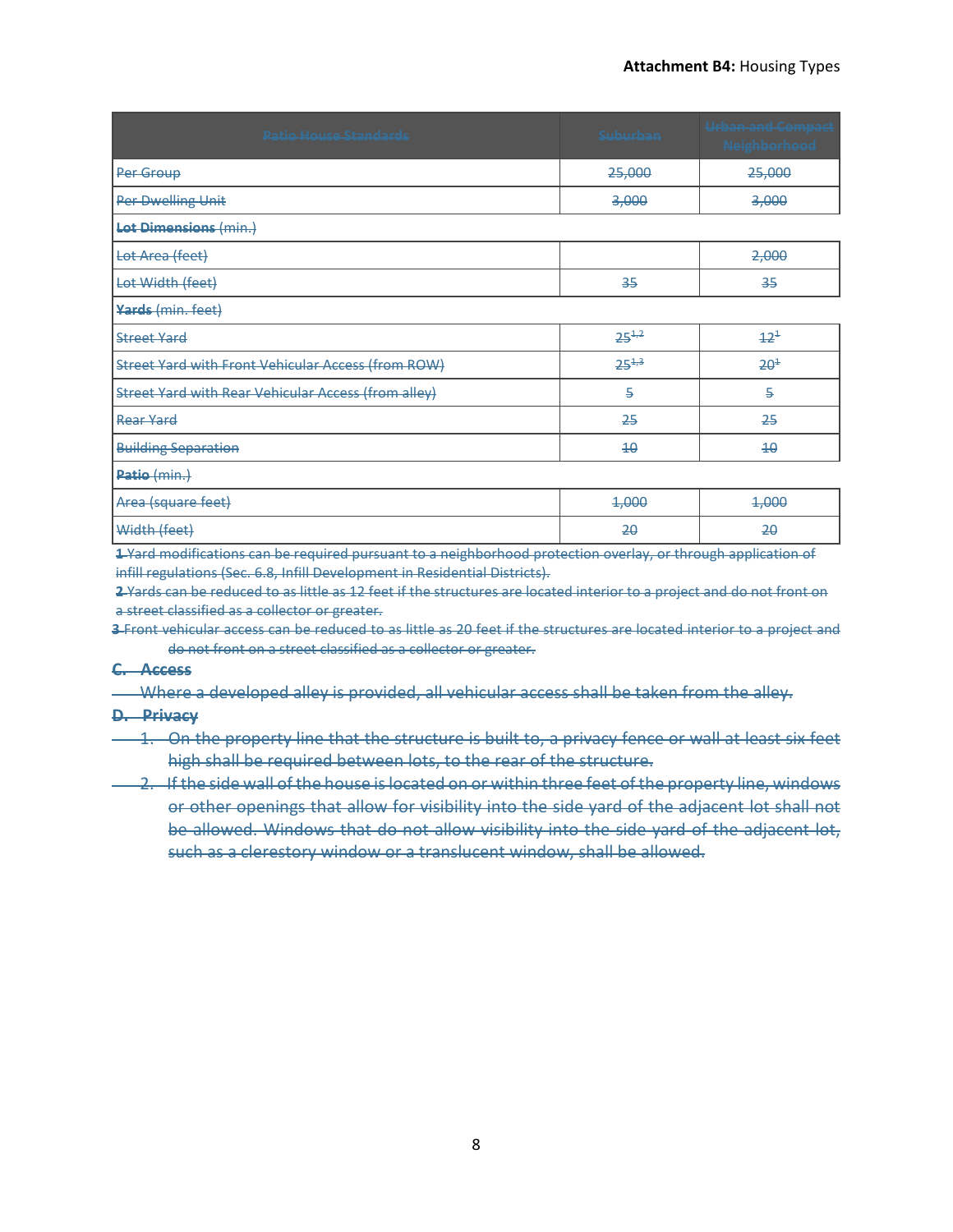# **7.1.67.1.5 Semi-Attached House[9](#page-8-0)**



# **A. Description**

 $\overline{\phantom{a}}$ 

A semi-attachedAn attached house is a single-family house with a shared common wall along one of the lot lines that separates the two lots.

# **B. Development Standards**

A semi-attachedAn attached house shall be permitted in accordance with the table below. An attached house shall also be permitted in the RR District in a conservation subdivision in accordance with the standards of paragraph 6.2.1A, Dimensional Standards.

| Cami Attachad Hauca Standards<br><u> Dennis Autoritiets Roose Dunitiers – </u> | المطعنيطيني<br><b>CASTASTERASTIC</b> | <b>Ilrhan and Compact</b><br><del>onben ente compete</del><br><b>Naighborhood</b><br><b>La Acto Presidente de Academ</b> |  |  |  |  |
|--------------------------------------------------------------------------------|--------------------------------------|--------------------------------------------------------------------------------------------------------------------------|--|--|--|--|
| <b>Site Area</b> (min. square feet)                                            |                                      |                                                                                                                          |  |  |  |  |
| <b>Per Building</b>                                                            | 7,000                                | 7,000                                                                                                                    |  |  |  |  |
| Per Dwelling Unit                                                              | 3,000                                | 3,000                                                                                                                    |  |  |  |  |
| <b>Lot Dimensions (min.)</b>                                                   |                                      |                                                                                                                          |  |  |  |  |
| Lot Width (feet)                                                               | 35                                   | 35                                                                                                                       |  |  |  |  |
| Yards (min. feet)                                                              |                                      |                                                                                                                          |  |  |  |  |
| <b>Street Yard</b>                                                             | $25^{4,2}$                           | $45^{4}$                                                                                                                 |  |  |  |  |
| <b>Street Yard with Front Vehicular Access (from ROW)</b>                      | $25^{4,3}$                           | $20^{1}$                                                                                                                 |  |  |  |  |
| Street Yard with Rear Vehicular Access (from alley)                            | 5                                    | 5                                                                                                                        |  |  |  |  |
| Side Yard (on unattached side)                                                 | 8                                    | 8                                                                                                                        |  |  |  |  |
| <b>Rear Yard</b>                                                               | 25                                   | 25                                                                                                                       |  |  |  |  |

<span id="page-8-0"></span><sup>&</sup>lt;sup>9</sup> The proposed changes are consistent with the changes proposed for duplexes. The difference between this housing type and a duplex is that each unit is on an individual lot, where the entire duplex (2 units) is on one lot.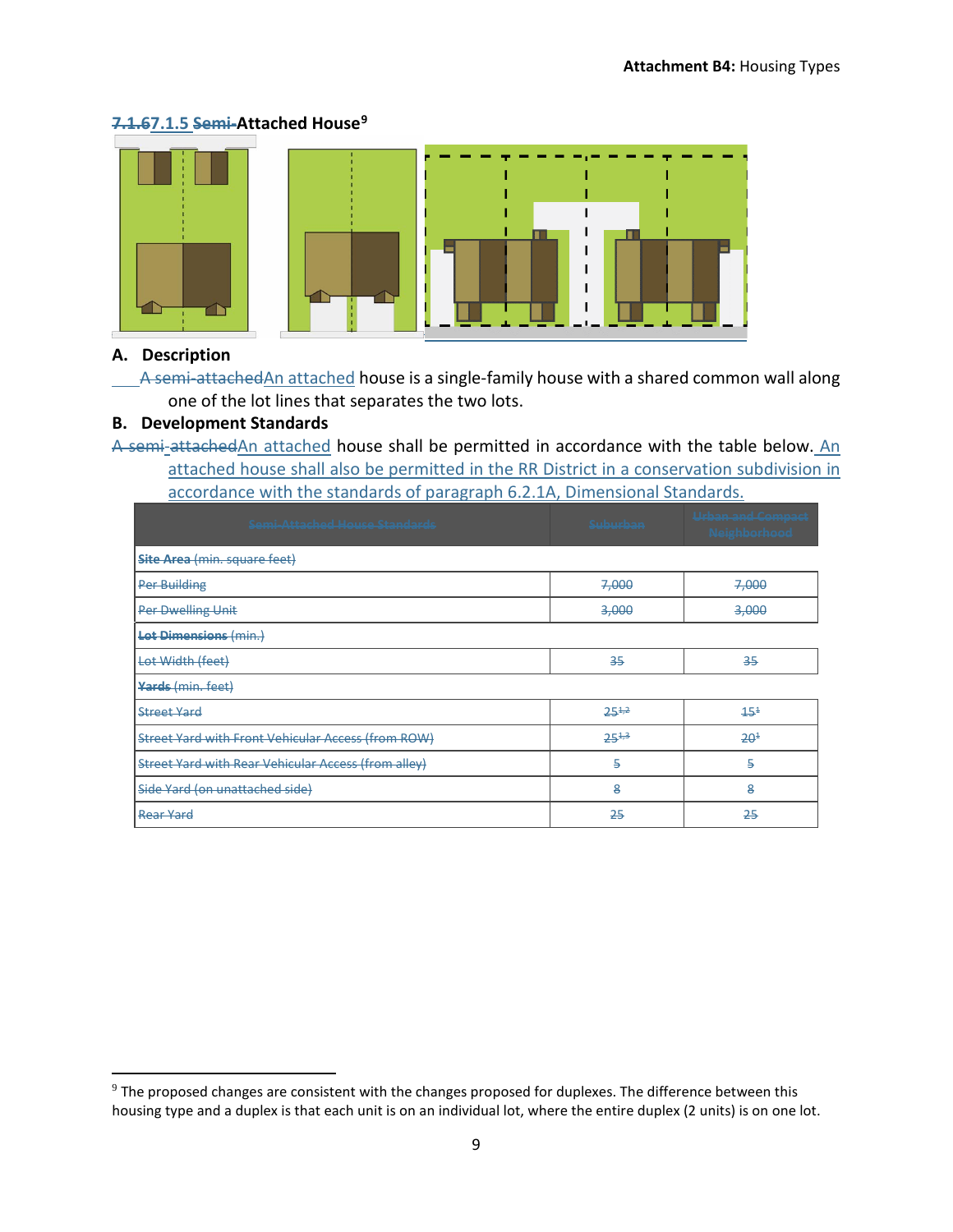#### **Attachment B4:** Housing Types

| <b>Attached</b><br>House<br><b>Standards</b>                           | <b>RS-20</b>                                                                                                                                                                                                                                                                                                  | <b>RS-10</b>     | $RS-8$         | RS-M                                                                                                                               | $RU-5,$<br>$RU-5(2)$ | RU-M             | RC               |  |
|------------------------------------------------------------------------|---------------------------------------------------------------------------------------------------------------------------------------------------------------------------------------------------------------------------------------------------------------------------------------------------------------|------------------|----------------|------------------------------------------------------------------------------------------------------------------------------------|----------------------|------------------|------------------|--|
| <b>Conventional Subdivision</b>                                        |                                                                                                                                                                                                                                                                                                               |                  |                |                                                                                                                                    |                      |                  |                  |  |
|                                                                        | Lot Dimensions (min. square feet)<br>Note: "*" denotes (Suburban Tier/Urban Tier)<br>"Per Pair" denotes that the minimum number required applies to the pair of units. For example in RU-M, the lot area means the sum of the<br>two lots necessary for the pair of units must be at least 3,500 square feet. |                  |                |                                                                                                                                    |                      |                  |                  |  |
| Lot Area per<br>Pair (w/o<br>averaging.)                               | $\equiv$<br>/20,000                                                                                                                                                                                                                                                                                           | $--/10,000*$     | $-/-/8,000*$   | 5,000                                                                                                                              | 5,000                | 3,500            | 3500             |  |
| Lot Area Per<br>Pair (with<br>average(1)                               | /17,000                                                                                                                                                                                                                                                                                                       | $-2/8,500*$      | $-/-/6,800*$   | 4,250                                                                                                                              | 4,250                | 2,975            | 2,975            |  |
| Lot Width per<br>pair (feet)                                           | $-100$                                                                                                                                                                                                                                                                                                        | $-175*$          | $-/-/60*$      | 35                                                                                                                                 | 45                   | 35               | 35               |  |
| Yards (min. feet) <sup>2</sup>                                         |                                                                                                                                                                                                                                                                                                               |                  |                |                                                                                                                                    |                      |                  |                  |  |
| <b>Street Yard</b><br>(adjoining<br>collector or<br>greater<br>street) | 35                                                                                                                                                                                                                                                                                                            | 25               | 25             | 25                                                                                                                                 | 20                   | 15               | 10               |  |
| <b>Street Yard</b><br>(adjoining<br>local street)                      | 35                                                                                                                                                                                                                                                                                                            | 25               | 25             | 20                                                                                                                                 | 20                   | 15               | 10               |  |
| <b>Side Yard</b><br>(unattached<br>side)                               | 12                                                                                                                                                                                                                                                                                                            | 10               | 9              | $6 \overline{6}$                                                                                                                   | $\underline{6}$      | $6 \overline{6}$ | $6 \overline{6}$ |  |
| <b>Rear Yard</b>                                                       | 25                                                                                                                                                                                                                                                                                                            | 25               | 25             | 25                                                                                                                                 | 25                   | 25               | 25               |  |
| <b>Cluster Subdivision</b>                                             |                                                                                                                                                                                                                                                                                                               |                  |                |                                                                                                                                    |                      |                  |                  |  |
| <b>Lot Dimensions (min.)</b>                                           |                                                                                                                                                                                                                                                                                                               |                  |                |                                                                                                                                    |                      |                  |                  |  |
| Lot Area per<br>pair (square<br>feet)                                  | 10,000                                                                                                                                                                                                                                                                                                        | 5,000            | 4,000          | $=$                                                                                                                                | 3,500                | $=$              | ᆖ                |  |
| Lot Width per<br>pair (feet)                                           | 75                                                                                                                                                                                                                                                                                                            | 40               | 40             | Ξ                                                                                                                                  | 40                   | ᆖ                | ᆖ                |  |
| Yards (min. feet)                                                      |                                                                                                                                                                                                                                                                                                               |                  |                |                                                                                                                                    |                      |                  |                  |  |
| <b>Street Yard</b>                                                     | 25                                                                                                                                                                                                                                                                                                            | 20               | 20             | $\equiv$                                                                                                                           | <u>15</u>            | $\equiv$         | $\equiv$         |  |
| <b>Side Yard</b><br>(unattached<br>side)                               | $\overline{a}$                                                                                                                                                                                                                                                                                                | $6 \overline{6}$ | $\overline{5}$ | Ξ                                                                                                                                  | $\overline{5}$       |                  |                  |  |
| <b>Rear Yard</b>                                                       | 25                                                                                                                                                                                                                                                                                                            | 25               | 25             | $\equiv$<br>1 lot area with averaging may only be used if the requirements of paragraph 6.2.20 Lot Averaging, paragraph 6.4.20 Lot | 25                   | $\equiv$         | $=$              |  |

**1** Lot area with averaging may only be used if the requirements of paragrap[h 6.3.3C,](https://durham.municipal.codes/UDO/6.3.3C) Lot Averaging, paragrap[h 6.4.3C,](https://durham.municipal.codes/UDO/6.4.3C) Lot Averaging, paragrap[h 6.5.3B,](https://durham.municipal.codes/UDO/6.5.3B) Lot Averaging, as appropriate are met.

**2** Yard modifications may be required pursuant to a neighborhood protection overlay, or through application of infill regulations (Sec[. 6.8,](https://durham.municipal.codes/UDO/6.8) Infill Development in Residential Districts).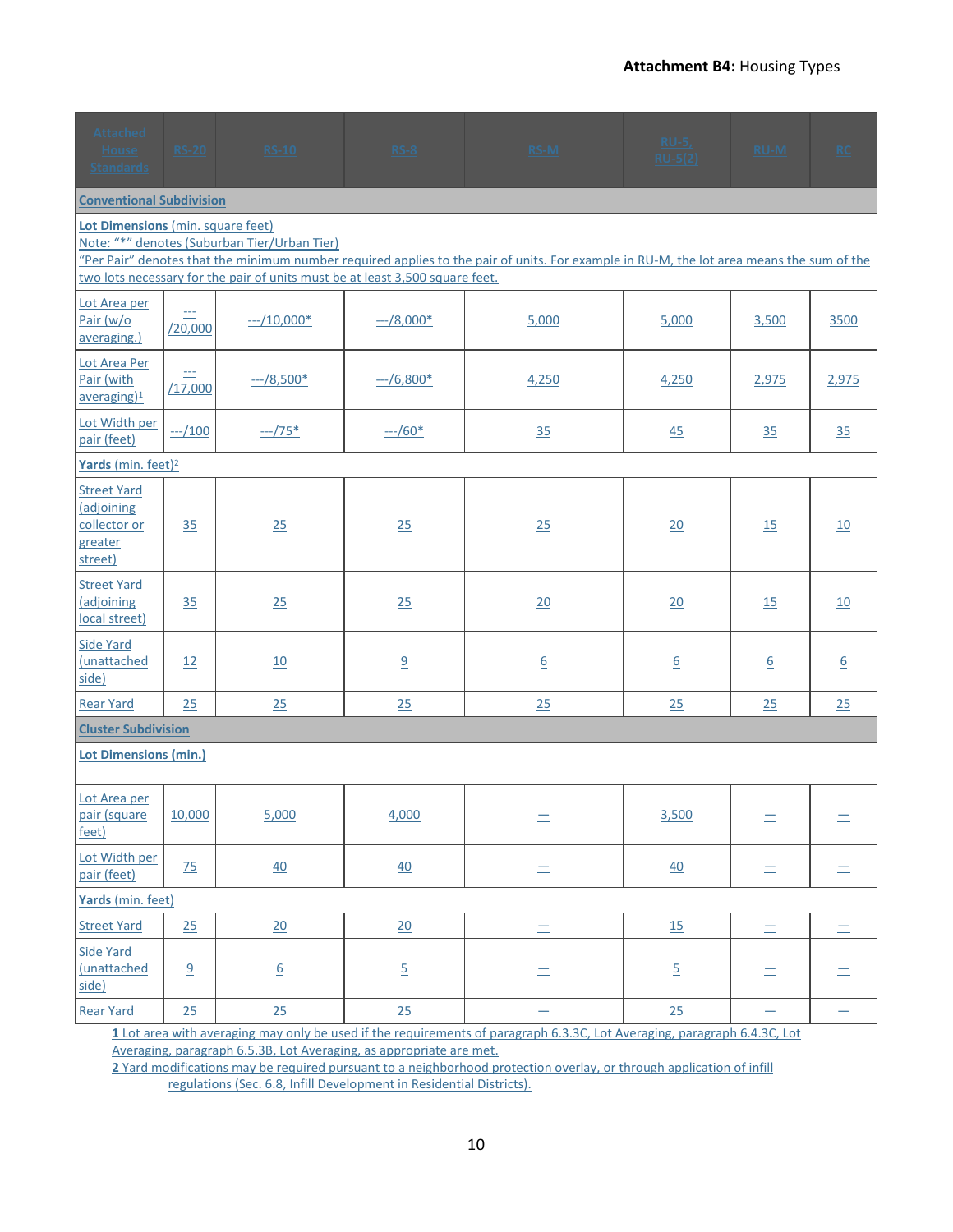# **C. Access**

Where an improved and maintained developed alley is provided, all vehicular access shall be taken from the alley.

# **D. Designation on Plat**

The housing type shall be identified on the plat at the time of approval.

# **E. Driveways**

Driveways shall be shared with a recorded shared access agreement between two pairs of lots using this housing type.

# **7.1.77.1.6 Duple[x10](#page-10-0)**

# **A. Description**

l

A An attached duplex is a two-family dwelling in a single structure on a single lot. Individual units can be located on separate floors or side-by-sideon the same level. A detached duplex allows for two dwelling units on one lot, but the dwelling units are not required to be attached.

# **B. Development Standards**

A duplex shall be permitted in accordance with the table below. A duplex shall also be permitted in the RR District in a conservation subdivision in accordance with the standards of paragraph 6.2.1A, Dimensional Standards.

| <b>Duplex Standards</b>                             | <b>Suburban</b> | <b>Urban and Compact</b><br>Neighborhood |  |  |  |  |  |
|-----------------------------------------------------|-----------------|------------------------------------------|--|--|--|--|--|
| Site Area (min. square feet)                        |                 |                                          |  |  |  |  |  |
| <b>Per Dwelling Unit</b>                            | 3,750           | 3,500                                    |  |  |  |  |  |
| Lot Dimensions (min.)                               |                 |                                          |  |  |  |  |  |
| Lot Width (feet)                                    | 60              | 50                                       |  |  |  |  |  |
| Yards (min. feet)                                   |                 |                                          |  |  |  |  |  |
| <b>Street Yard</b>                                  | $25^{1,2}$      | $15^{1}$                                 |  |  |  |  |  |
| Street Yard with Front Vehicular Access (from ROW)  | $25^{1.3}$      | $20^{1}$                                 |  |  |  |  |  |
| Street Yard with Rear Vehicular Access (from alley) | 5               | 5                                        |  |  |  |  |  |
| Side Yard                                           | $\bf{8}$        | 8                                        |  |  |  |  |  |
| Rear Yard                                           | 25              | 25                                       |  |  |  |  |  |

<span id="page-10-0"></span> $10$  The proposed changes to duplex standards are made to be consistent with single-family detached lots.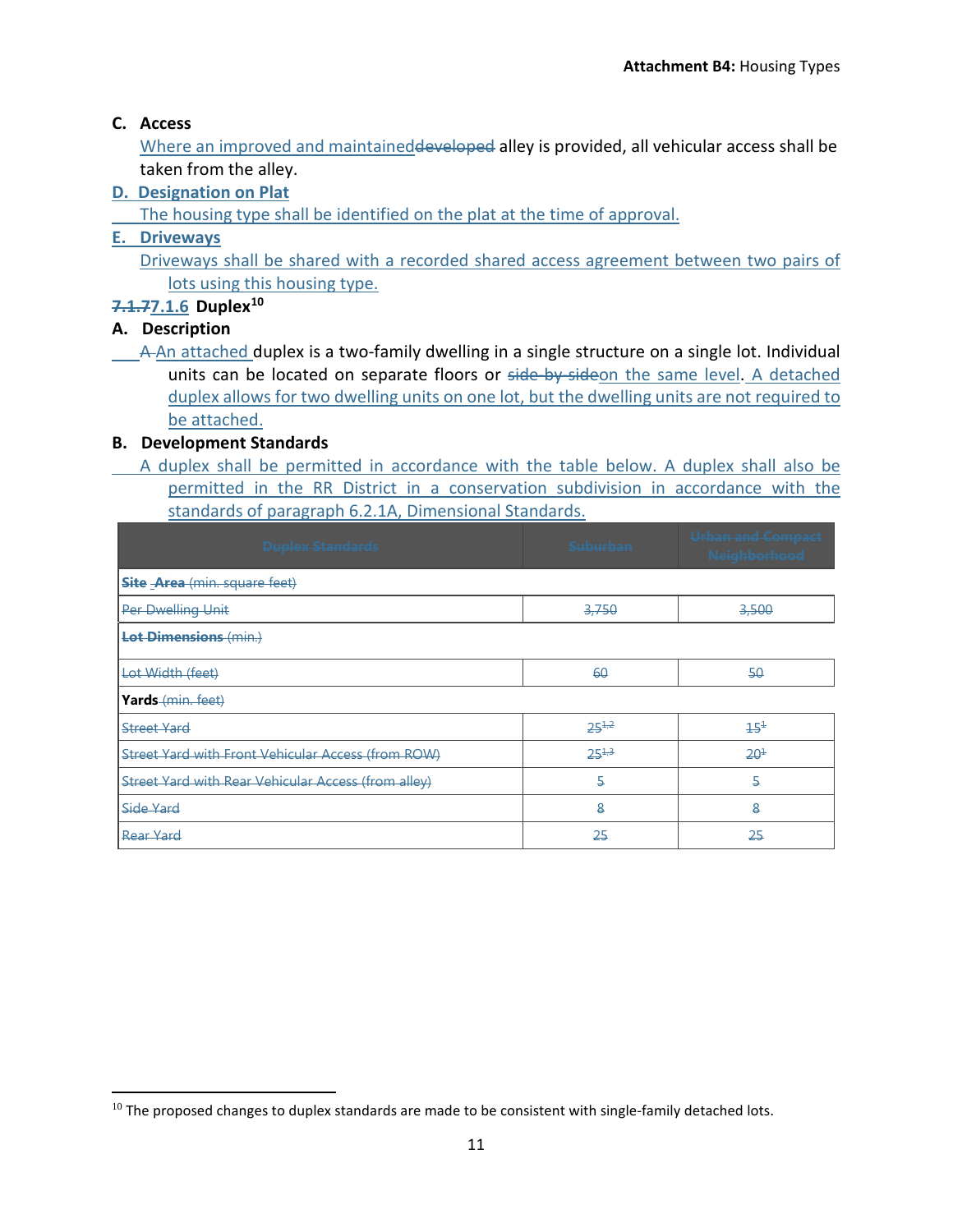| <b>Duplex</b><br><b>Standards</b>                                             | <b>RS-20</b>        | <b>RS-10</b>                                 | $RS-8$         | $RS-M$           | <b>RU-5,</b><br>$RU-5(2)$ | $RU-M$   | RC               |
|-------------------------------------------------------------------------------|---------------------|----------------------------------------------|----------------|------------------|---------------------------|----------|------------------|
| <b>Conventional Subdivision</b>                                               |                     |                                              |                |                  |                           |          |                  |
| Lot Dimensions (min. square feet)                                             |                     | Note: "*" denotes (Suburban Tier/Urban Tier) |                |                  |                           |          |                  |
| Lot Area (w/o<br>averaging.)                                                  | $\equiv$<br>/20,000 | $-10,000*$                                   | $-1/8,000*$    | 5,000            | 5,000                     | 3,500    | 3500             |
| Lot Area (with<br>$average$ <sub>1</sub>                                      | $\equiv$<br>/17,000 | $-2/8,500*$                                  | $-/-/6,800*$   | 4,250            | 4,250                     | 2,975    | 2,975            |
| Lot Width<br>(feet)                                                           | $-100$              | $-1/75*$                                     | $-/-/60*$      | 35               | 45                        | 35       | 35               |
| Yards (min. feet) <sup>2</sup>                                                |                     |                                              |                |                  |                           |          |                  |
| <b>Street Yard</b><br>(adjoining<br>collector or<br>greater<br>street)        | 35                  | 25                                           | 25             | 25               | 20                        | 15       | 10               |
| <b>Street Yard</b><br>(adjoining<br>local street)                             | 35                  | 25                                           | 25             | 20               | 20                        | 15       | 10               |
| Side Yard<br>(single)                                                         | 12                  | 10                                           | 9              | $6 \overline{6}$ | $\underline{6}$           | 6        | $6 \overline{6}$ |
| <b>Side Yard</b><br>(total) (no<br>side yard total<br>in Urban<br>$tier$ ) 11 | 30                  | 24                                           | 22             | 15               | $\equiv$                  | ÷.       | ÷.               |
| <b>Rear Yard</b>                                                              | 25                  | 25                                           | 25             | 25               | 25                        | 25       | 25               |
| <b>Cluster Subdivision</b>                                                    |                     |                                              |                |                  |                           |          |                  |
| <b>Lot Dimensions (min.)</b>                                                  |                     |                                              |                |                  |                           |          |                  |
| Lot Area<br>(square feet)                                                     | 10,000              | 5,000                                        | 4,000          | $=$              | 3,500                     | $=$      | $\equiv$         |
| Lot Width<br>(feet)                                                           | 75                  | 40                                           | 40             | $\equiv$         | 40                        | $=$      | $=$              |
| Yards (min. feet)                                                             |                     |                                              |                |                  |                           |          |                  |
| <b>Street Yard</b>                                                            | 25                  | 20                                           | 20             | $=$              | <u>15</u>                 | $=$      | $=$              |
| <b>Side Yard</b><br>(single)                                                  | 9                   | $\underline{6}$                              | $\overline{5}$ | $\equiv$         | $\overline{5}$            | $=$      | $=$              |
| <b>Side Yard</b><br>(total) (no<br>side yard total<br>in Urban tier)          | 22                  | 13                                           | 12             | $\equiv$         | Ħ                         | Ξ        | $\equiv$         |
| <b>Rear Yard</b>                                                              | 25                  | 25                                           | 25             | $\equiv$         | 25                        | $\equiv$ | $=$              |

<span id="page-11-0"></span><sup>11</sup> Deleting combined side yard requirements, particularly within the Urban tier and RU districts in general, reduces that create nonconforming structures.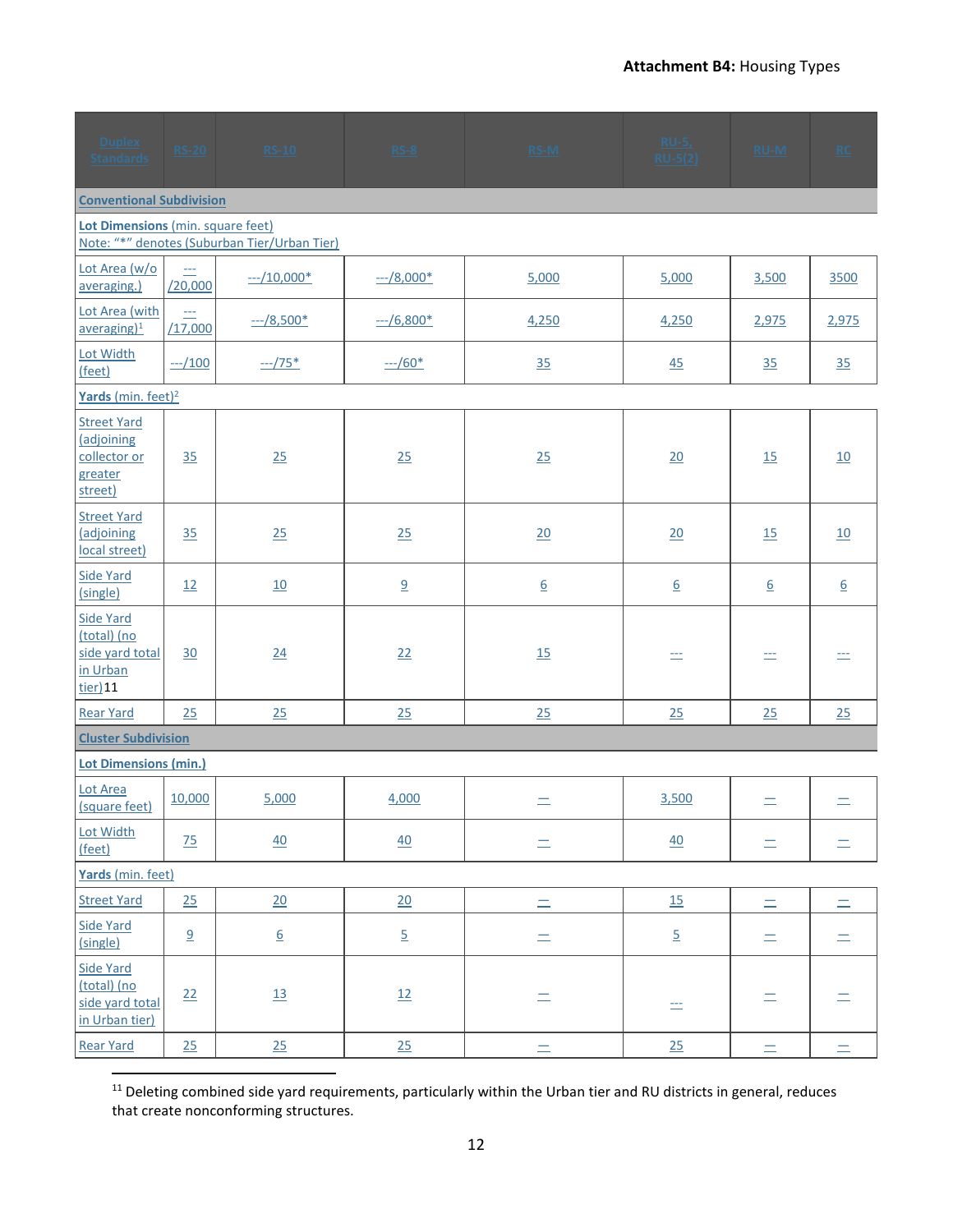**1** Lot area with averaging may only be used if the requirements of paragrap[h 6.3.3C,](https://durham.municipal.codes/UDO/6.3.3C) Lot Averaging, paragrap[h 6.4.3C,](https://durham.municipal.codes/UDO/6.4.3C) Lot Averaging, paragraph [6.5.3B,](https://durham.municipal.codes/UDO/6.5.3B) Lot Averaging, as appropriate are met.

**2** Yard modifications may be required pursuant to a neighborhood protection overlay, or through application of infill regulations (Sec[. 6.8,](https://durham.municipal.codes/UDO/6.8) Infill Development in Residential Districts).

#### **C. Access**

Where a developed an improved and maintained alley is provided, all vehicular access shall be taken from the alley.

# **D. Small Lot Option**

Paragraph 7.1.2C, Small Lot Option, can apply.

# **E. Driveways**

Only one driveway shall be allowed, and shall be perpendicular to the right-of-way.

# **7.1.87.1.7 Townhouse[12](#page-12-0)**

# **A. Description**

l

A townhouse is a building made up of three or more attached dwelling units (except where otherwise allowed), where each unit is on an individual lot and the units are lined up in a row and share side walls.

# **B. Development Standards**

**1.** A townhouse shall be permitted in accordance with the table below.

| <b>Townhouse Standards</b>                                     | <b>Suburban</b> | <b>Urban and Compact</b><br><b>Neighborhood</b> |
|----------------------------------------------------------------|-----------------|-------------------------------------------------|
| Yards (min. feet)                                              |                 |                                                 |
| <b>Street Yard</b>                                             | $25^{1,2}$      | $12^{1}$                                        |
| Street Yard with Front Vehicular Access (from ROW)             | $25^{1,3}$      | 20 <sup>1</sup>                                 |
| Street Yard with Rear Vehicular Access (from alley)            | 5               | 5                                               |
| Rear Yard <sup>4</sup>                                         | 20              | 20                                              |
| Distance between Building and Shared Parking<br>(minimum feet) | 12              | 120                                             |
| <b>Building Separation</b><br>(minimum feet)                   | 10              | 10                                              |

1Yard modifications can be required pursuant to a neighborhood protection overlay, or through application of infill regulations (Sec. 6.8, Infill Development in Residential Districts).

2Yards can be reduced to as little as 12 feet if the structures are located interior to a project and do not front on a street classified as a collector or greater.

3Front vehicular access can be reduced to as little as 20 feet if the structures are located interior to a project and do not front on a street classified as a collector or greater.

4The rear yard shall be measured from the property line forming the boundary of the development site.

**2.** In order to provide visual diversity, no more than four contiguous townhouse units shall be allowed with the same setback and the same façade treatment. Variations in setback shall be at least three feet. Townhouses in a Historic District and Landmarks Overlay may be exempted from this requirement with the approval of the Historic Preservation Commission.

<span id="page-12-0"></span> $12$  Proposed changes are limited and focused to address differences from the from the Urban and Suburban tiers.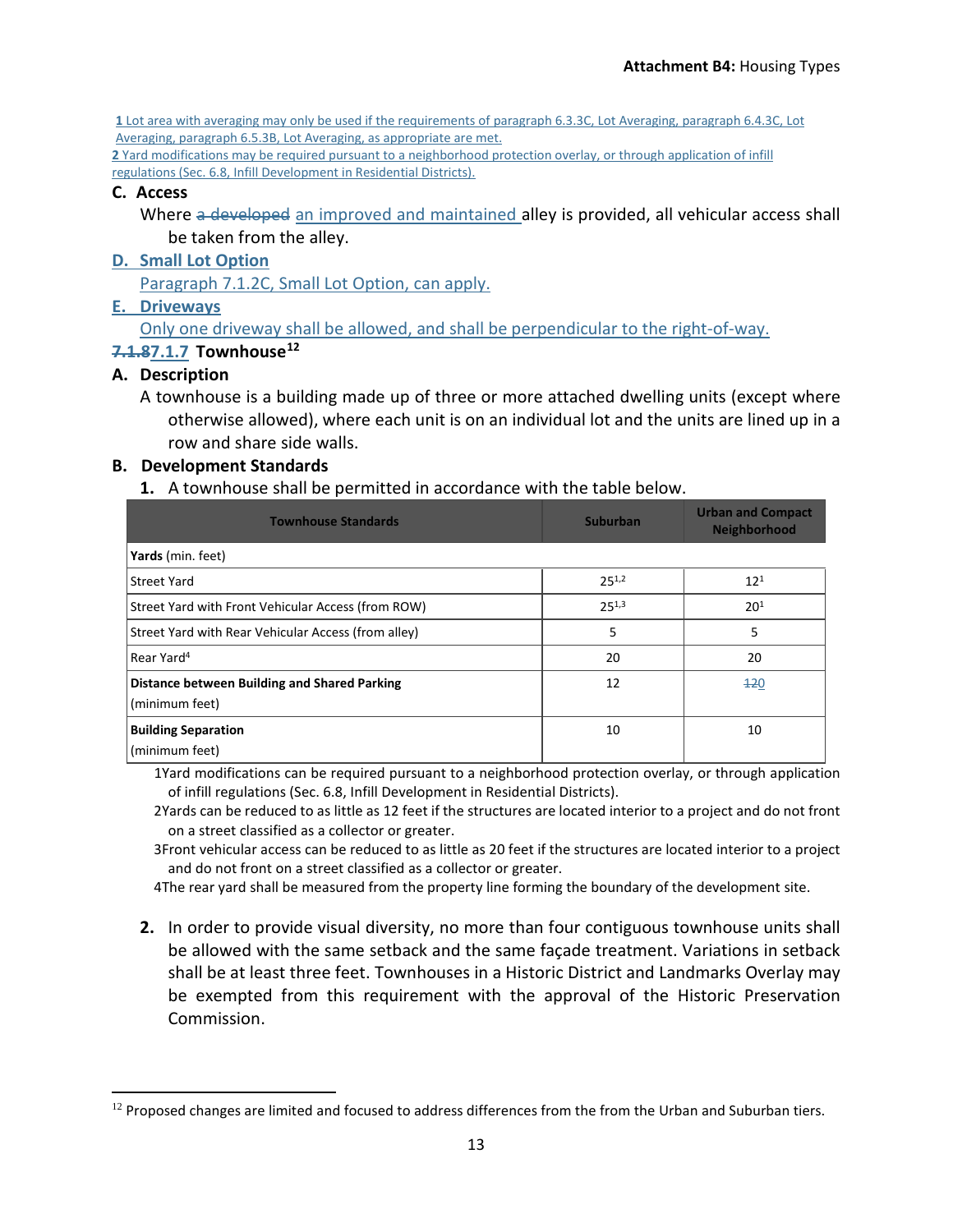**3.** A maximum of 25% of building configurations for a townhouse development can consist of two-unit configurations. The remaining configurations shall consist of at least three units.

Building configurations shall consist of at least three units except as follows:

a. In the Urban Tier, a maximum of 50% of the buildings can consist of two units.

b. In the Suburban Tier, a maximum of 25% of the buildings can consist of two units.

### **C. Access**

Where a developed an improved and maintained alley is provided, all vehicular access shall be taken from the alley.

**Commentary:** It is recommended that preliminary site design also considers emergency access and rescue requirements of the building code for townhouses.

### **D. Privacy**

Townhouses shall have a front, side, or rear privacy yard having a minimum area of 100 square feet on each lot.

### **E. Residential ProtectionLocation of Common Recreation Facilities[13](#page-13-0)**

Common recreation areas, such as a clubhouse, swimming pool, and/or tennis, volleyball, or basketball courts, shall be oriented internally or along major roadways, and away from residential development on neighboring properties. All such facilities shall be visible from and have substantial access to a street.

### **7.1.97.1.8 Multiplex[14](#page-13-1)**

# **A. Description**

 $\overline{\phantom{a}}$ 

A multiplex is three or four individual units consolidated into a single structure using common walls on a single lot. Individual units can be located on separate floors or side-by-sideon the same level. Parking is often shared in a single consolidated area, even when garages and carports are used.

<span id="page-13-0"></span> $<sup>13</sup>$  Technical correction to be consistent with the same sections for multiplexes and apartments.</sup>

<span id="page-13-1"></span> $14$  Proposed changes are limited and focused to address differences from the from the Urban and Suburban tiers.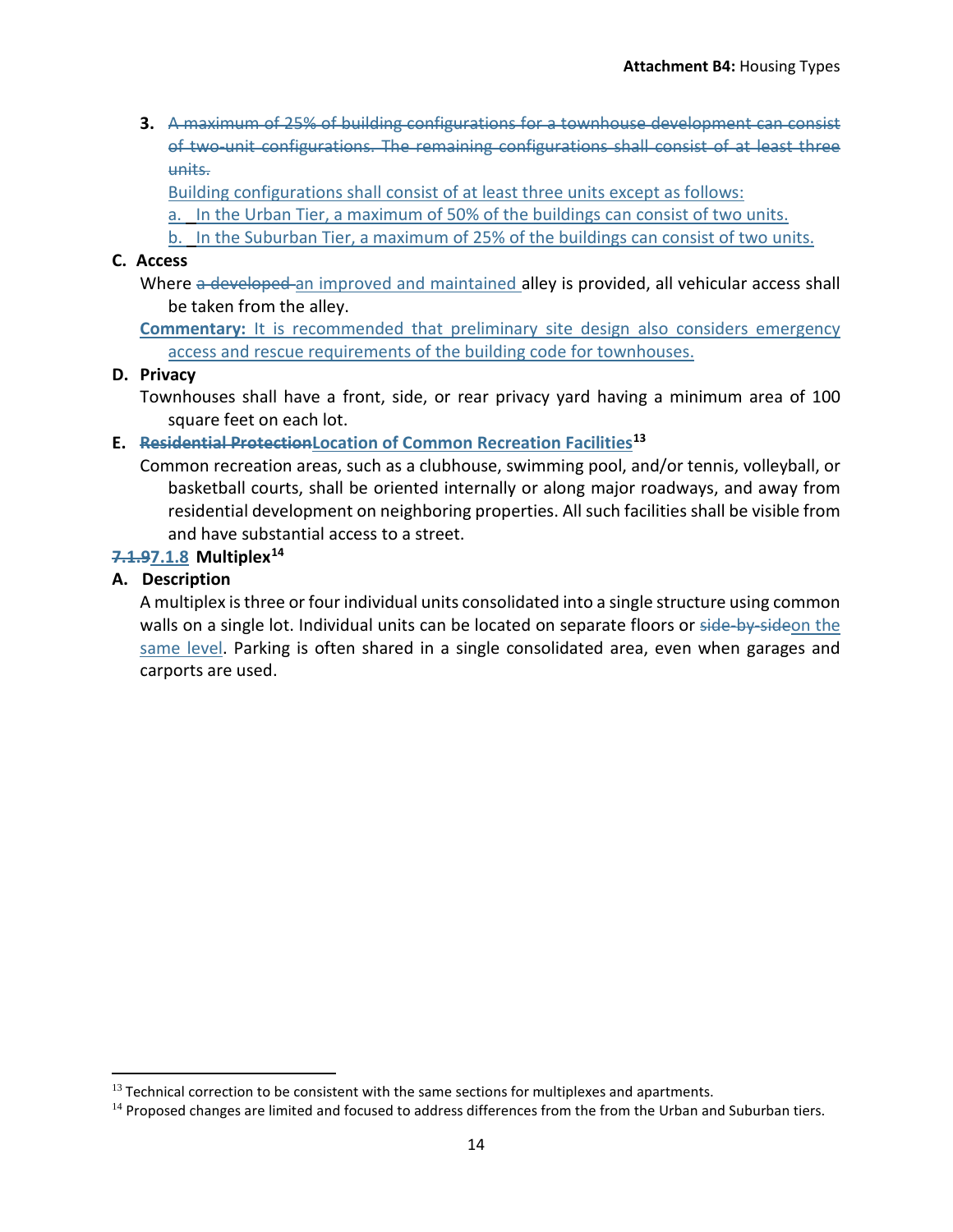# **B. Development Standards**

A multiplex shall be permitted in accordance with the table below.

| <b>Multiplex Standards</b>                            | <b>Suburban</b> | <b>Urban and Compact</b><br><b>Neighborhood</b> |
|-------------------------------------------------------|-----------------|-------------------------------------------------|
| Lot Dimensions (min.)                                 |                 |                                                 |
| Lot Width (feet)                                      | 70              | 7050                                            |
| Yards (min. feet)                                     |                 |                                                 |
| <b>Street Yard</b>                                    | $25^{1,2}$      | 5 <sup>1</sup>                                  |
| Street Yard with Front Vehicular Access (from ROW)    | $25^{1,3}$      | 51                                              |
| Street Yard with Rear Vehicular Access (from alley)   | 5               | 5                                               |
| Rear Yard                                             | 10              | 10                                              |
| Distance between Building and Parking Lot (min. feet) | 12              | 120                                             |
| <b>Building Separation</b> (min. feet)                | 10              | 10                                              |

1Yard modifications can be required pursuant to a neighborhood protection overlay, or through application of infill regulations (Sec. 6.8, Infill Development in Residential Districts).

2Yards can be reduced to as little as 12 feet if the structures are located interior to a project and do not front on a street classified as a collector or greater.

3Front vehicular access can be reduced to as little as 20 feet if the structures are located interior to a project and do not front on a street classified as a collector or greater.

# **C. Access**

Where-a an improved and maintained developed alley is provided, all vehicular access shall be taken from the alley.

# **D. Location of Common Recreation Facilities**

Common recreation areas, such as a clubhouse, swimming pool, and/or tennis, volleyball, or basketball courts, shall be oriented internally or along major roadways, and away from residential development on neighboring properties. All such facilities shall be visible from and have substantial access to a street.